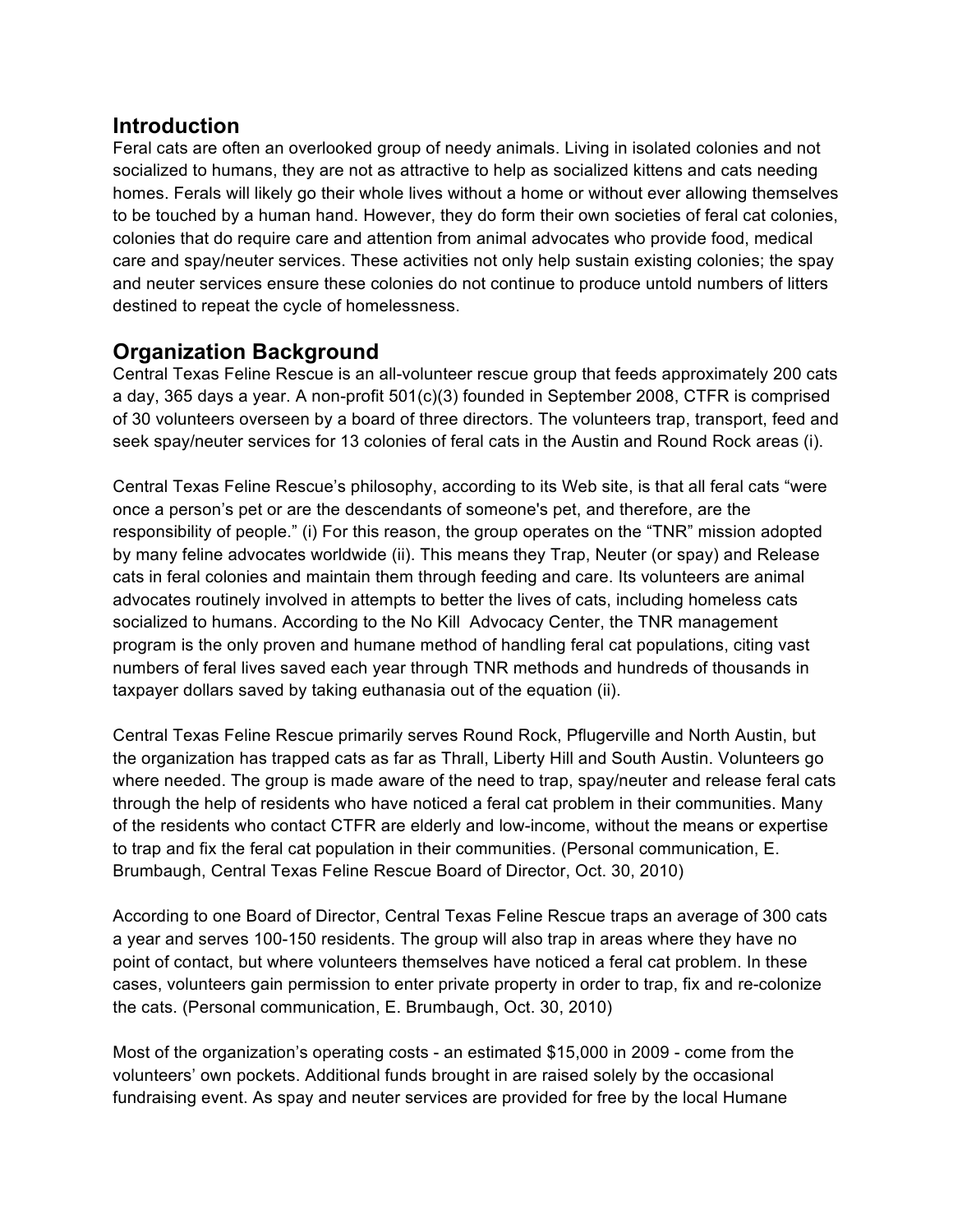Society, the group's largest expense is food. The feral cat colonies they serve consume about 1,300 pounds of food each month. The group's volunteers also pay for medical care to any cats, feral or not, they find in need of medical services outside of spaying and neutering. They work to find placement for those socialized cats with medical needs. These efforts make medical care the group's second largest expense. The organization partners with the local Humane Society for its spay/neuter needs, but often must reach out to other rescue groups for felines with special medical needs such as blindness, amputees, feline leukemia, etc. (Personal communication, E. Brumbaugh, Oct. 30, 2010)

The Central Texas Feline Rescue's philosophy is that most ferals are "the descendants of cats once owned by humans, and therefore, the responsibility of humans."(i)

#### **Need**

According to several animal advocacy groups, a single unspayed female cat and her offspring can potentially be responsible for producing between 100-700 kittens within seven years (Personal communication, L. Stivers, Austin Humane Society, Nov. 8, 2010). This contributes substantially to overpopulation in feral cat colonies not controlled through spaying and neutering. As feral cats typically do not respond to attempts at domestication, they are unadoptable and frequently euthanized when citizens or animal control officers bring them into shelters. According to the Austin Humane Society, even though euthanization rates were down 36 percent in 2009 from 2008, 32 percent of all animals brought in to local shelters were still euthanized (iii). Ferals, along with strays who have terminal health conditions, ostensibly comprise much of that 32 percent – even with the no-kill policy the City of Austin adopted in early 2010. Because ferals are frequently not adoptable, no-kill policies do not protect them.

In addition to the humane aspect that informs the need for TNR management of ferals, studies show that controlling feral cat populations protects other species. Evidence-based studies conducted around the world have shown ferals can pose significant threat to other species, both wild and domestic (iv, v) and can communicate diseases to other species (vii).

The TNR method, when employed to manage feral cat colonies, has been proven to save money for governing bodies. Using TNR in place of impounding and euthanizing feral cats saved Orange County, Florida, thousands of dollars over a six-year period (vi).

For these reasons, the volunteers of Central Texas Feline Rescue are committed to their Trap, Neuter and Release efforts to control the area's feral cat population. So committed, in fact, that the vast majority of their approximately \$15,000 in annual expenses comes from their own pockets. (Personal communication, E. Brumbaugh, Oct. 30, 2010) They serve and care for feral cat colonies throughout the area 365 days a year. However, the organization's ability to reach out to more ferals, as well as continue to care for the 200 already in the group's program, is compromised by the limited resources of its 30 active members.

Two years of caring for ferals largely through the individual contributions of the group's volunteers has significantly tapped their personal resources. This imperils the level of care the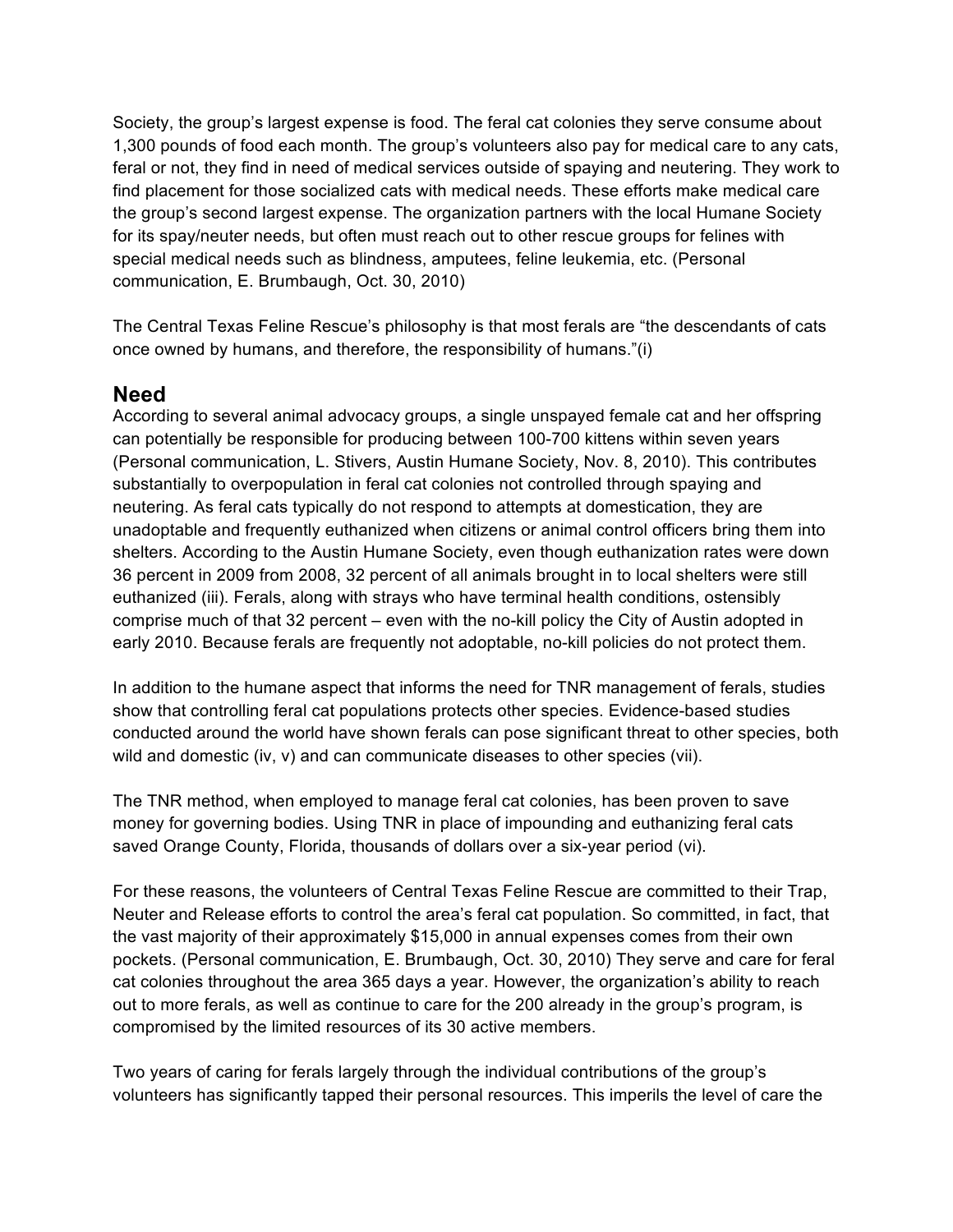group currently provides to approximately 200 ferals in Williamson and Travis Counties. As Board of Directors member Elizabeth Brumbaugh communicated, "Money is everything; if we don't have it we can't help, we can only dig so deep in our own pockets. Many volunteers and me included are just working stiffs trying to get by." Brumbaugh added she spent about \$8,000 of her own money in 2009 to help the group continue to work for its stated mission. (Personal communication, E. Brumbaugh, Oct. 30, 2010)

While other animal protection organizations with feral cat programs, such as the local Humane Society, have set budgets fed by fund-raisers, individual donations and grants, the CTFR is a grass-roots organization of 30 people of limited financial means who help animals simply because they care. The group's fund-raising events are "few and far between" as they require manpower and resources volunteers are unable to provide because they spend most of their time and resources in the field. (Personal communication, E. Brumbaugh, Oct. 30, 2010) Unlike other regional animal protection groups who have an interest in ferals, CTFR exists solely to handle the feral cat problem in Central Texas. This organization serves the area's residents by working non-stop to control the feral population – a job that interests both ferals and humans.

CTFR needs resources to fund its existing feral cat programs and to reach out to underserved colonies, which are typically in danger of being trapped and euthanized. Were the organization to receive outside funding, its members could reach out to many more feral cats in many more communities without relying so heavily on their personal resources. They could funnel some funds into educating the public - particularly in heavily bilingual communities and largely elderly communities in which mobility and access to information is limited - about the ability to co-exist with ferals and produce materials to promote awareness of Trap, Neuter and Release methods. Educating residents in those areas would allow CTFR to significantly grow their constituency and develop friendly relationships with members of the community who can identify areas of need and recruit proponents of the TNR method.

As the City of Austin continues to work toward a 90 percent no-kill rate, the need for CTFR's services will increase. The volunteers, unable to spend what they have in previous years, will be unable to keep up with the demand unless funding is obtained.

#### **Goals**

Central Texas Feline Rescue's goal is to control the area's existing feral population, reduce the number of ferals subjected to inhumane euthanization, and heighten public awareness about the need to treat ferals humanely.

## **Objectives**

Central Texas Feline Rescue strives to ensure feral access to spay and neuter services. It plans to hold regular spay-neuter clinics with partner advocacy group, Austin Humane Society, instead of the program's current "as-needed" partnership.

A secondary but no less important objective is to accommodate the vast dietary needs of area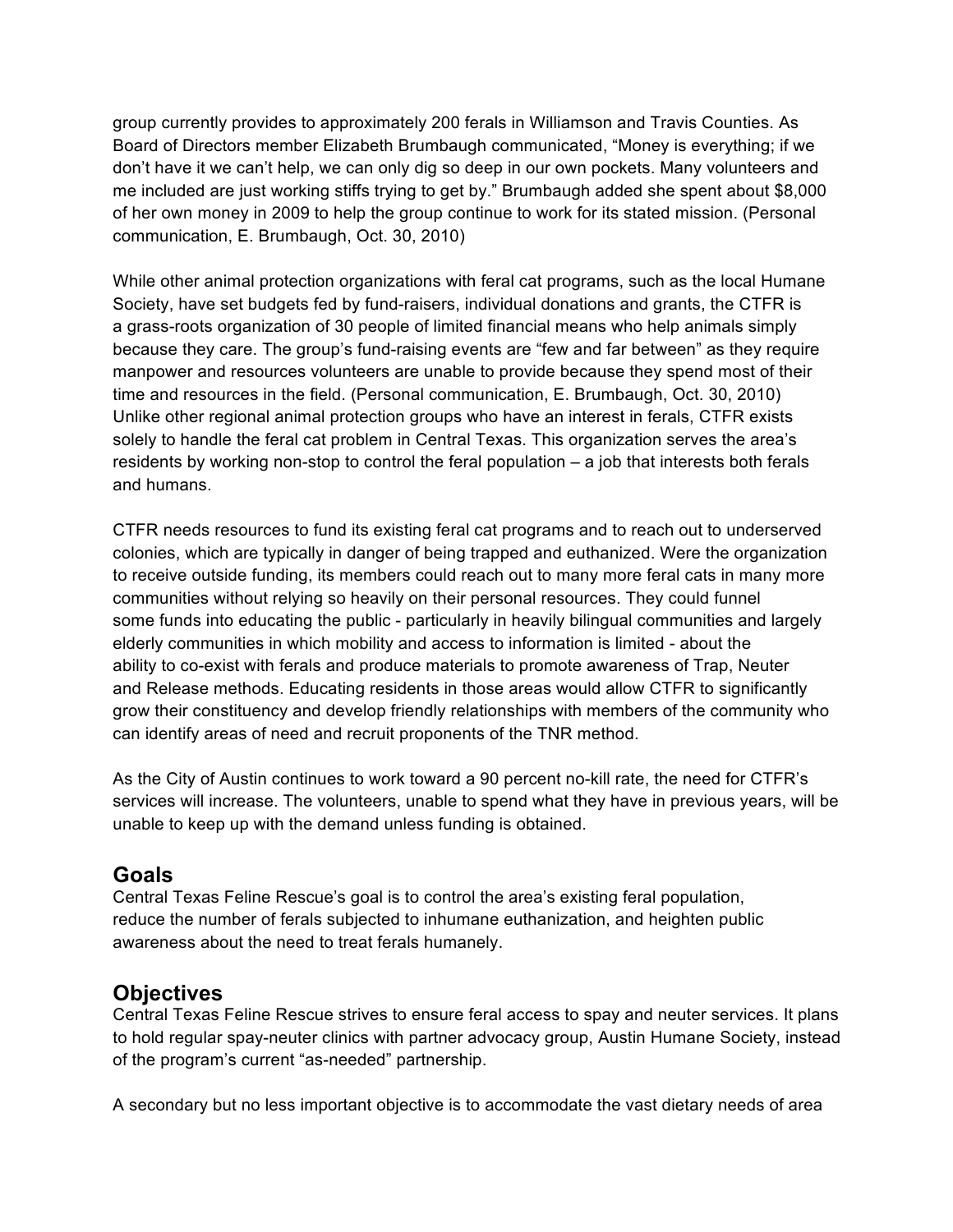feral colonies the group already serves as well as those colonies the group will adopt if funding needs are met. The group's volunteers continue to access care for other animals in need. For example, volunteers help adoptable homeless cats with health issues.

A final objective of CTFR is to launch awareness campaigns (literature, PSAs, etc.) and work with other interested groups, such as Austin No Kill Coalition, SPCA, The Humane Society and Alley Cat Allies.

## **Objective One**

Expand TNR services to at least a dozen new feral colonies within the first six months of 2011, while continuing to provide daily feeding and monitoring of the existing 200 cats in colonies the group already serves. In order to adequately control the population of feral cats in Austin, Central Texas Feline Rescue will continue to employ the TNR methods it has successfully used throughout the last two years with the help of the Austin Humane Society. The group has confidence in this method as it is advocated and used by advocacy groups from the local Humane Society to the Global Spay Neuter Campaign.

## **Methods**

CTFR will hire a contract accountant to create a budget for existing 200 colonies and project what resources are necessary to reach out to even more colonies and ferals. The current active members, together with the board and accountant, will summarize their current expenses and calculate how much money the individual members are spending to serve the existing feral colonies. They will factor that into the budget and create a timeline of food purchases using the group's funds. The current Board of Directors and its approximately 30 active volunteers will familiarize themselves with the budget and its parameters; the Board of Directors will be responsible for making sure the group's budget is adhered to while carrying out its daily activities and reaching out to two new colonies a month. The Board and accountant will ensure that the group's existing food needs are met with the budget outlined and work from there to plan/budget for spay/neuter clinics and find and care for other ferals.

To track the areas served and identify areas of need, the group will create an interactive digital map upon which volunteers can pinpoint areas they serve daily, weekly, or monthly. This map will show current colonies in Round Rock, North Austin, Pflugerville, Thrall, Liberty Hill and a few colonies the group serves in Central and South Austin, all denoted by numbers. By contrast, this same map will aid volunteers in identifying areas of need. The map will be accompanied by a fluid legend that explains the number of cats served at each colony, a point of contact (if provided) for each colony, and areas of need will be explained in terms of observations of feral activity. Each change to these interactive files will be tracked by the system in which it was created, preferably a Web-based program such as a Wiki, blog space or Google Documents, all of which are free to registered users. By the end of six and twelve months, CTFR will be able to provide documentation of sustained service to ferals and expansion to additional colonies.

Food purchases will move from an as-needed purchase made by any volunteer to become the responsibility of only members of the board or a committee of volunteers dedicated to the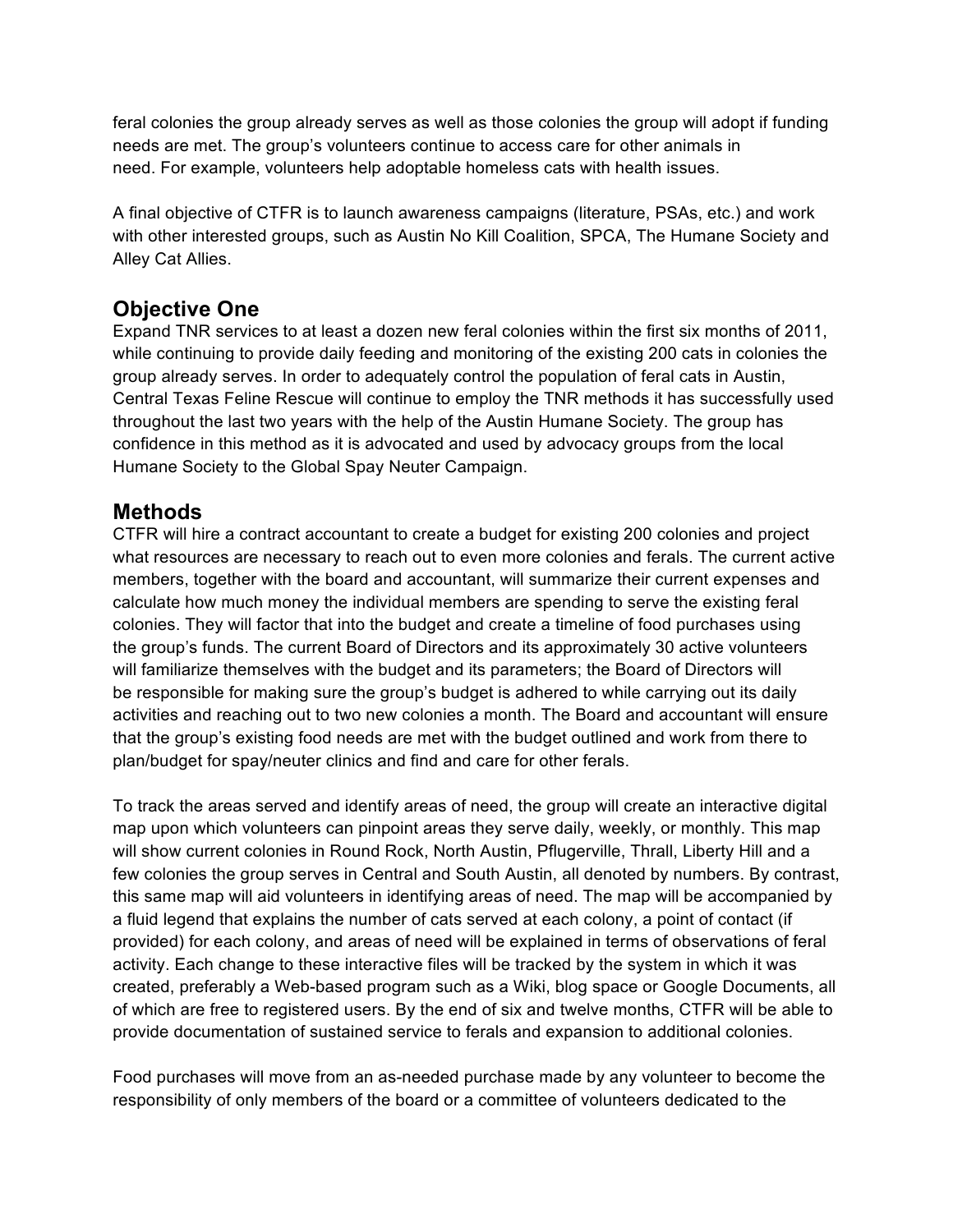purchase and dissemination of food. Currently, CTFR purchases food from area businesses when discounts are available in quantities as little as one bag to as large as a ton. However, bulk food purchases can be made at regularly scheduled intervals (to be determined by the board of directors or food committee based on both projected and actual growth) for a 15 percent discount through Internet retailers such as Pet Food Direct, saving the group at least \$5,000 annually.

Volunteers will continue to use their own personal vehicles to feed colonies and transport cats to receive spay, neuter and vaccination services. Volunteers will continue to store food at their own personal homes, or the group will set up centralized food storage units on the personal property of volunteers with space they can donate to the charity. Those storage sites should act as central feeding stations, ideally in proximity to nearby colonies, and food will be measured, recorded and checked out to feeders.

# **Objective Two**

Launch awareness campaigns (literature, PSAs, e-mail marketing, etc.) and work with other interested groups such as Austin No Kill Coalition, SPCA, The Humane Society and Alley Cat Allies.

## **Methods**

The group's volunteers will rely on its members' talents to produce awareness materials about ferals and print/distribute them among the public. Talents include, for example, the professional background of experienced graphic designer Ruthann Panipinto, who has a history of creating publications for animal advocacy groups and has worked professionally at several newspapers. This effort would provide outreach to communities in which ferals have previously been trapped and brought to euthanizing facilities.

Providing outreach aligns with the group's objective to educate the public about the alternatives to euthanization, and members will focus on areas in which awareness about TNR methods may be limited. This is particularly necessary in the underserved communities in which pets are commonly not spayed or neutered, frequently abandoned, and feral colonies are formed from a few abandoned pets.

CTFR volunteers will petition local media outlets to carry messages about its mission and/or fund-raising events as an in-kind donation to the charity. Using one member's Web design skills, the group will focus some of its funding on marketing campaigns such as e-mail blasts and email campaigning to build up a constituency and garner future donations.

# **Evaluation**

Our volunteers and Board of Directors will seek to determine if the organization's competency grows, to evaluate how much awareness is raised in area communities and if we're continuing to meet our original objective to reach out to more feral cats and colonies.

Specific to the colonies for which the group continues to care, our volunteers will formally track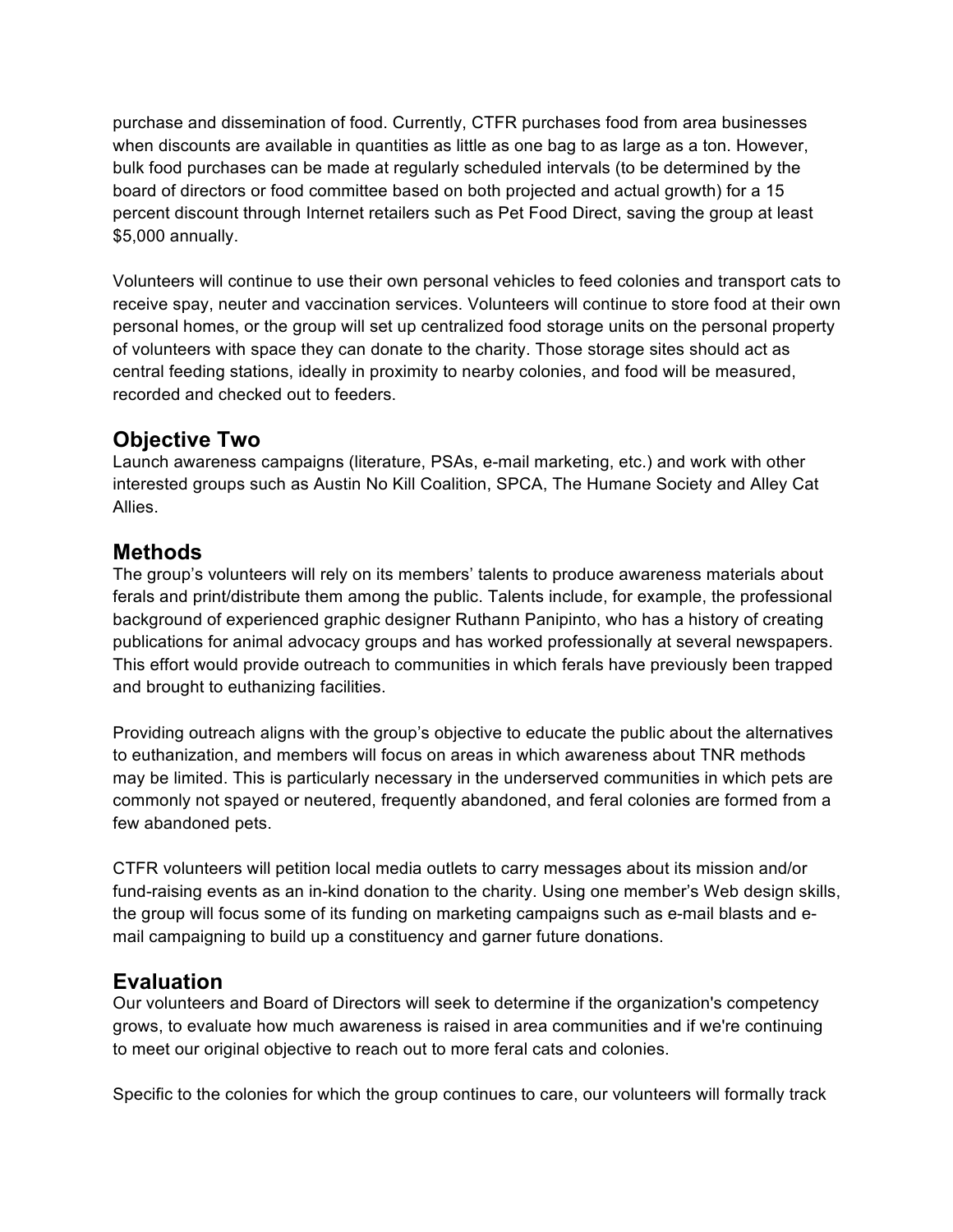the number of ferals that have been captured and fixed. They will use the same tracking to formally document new colonies and numbers of ferals fixed every month. These numbers will be captured and saved in an Excel spreadsheet or in a database developed by members. This data will be compared to the number of animals helped during the organization's formative years between 2008-2010. Our Board of Directors, with the help of volunteers, will conduct the evaluations, the results of which will be shared with the communities we serve, other advocacy groups, all our volunteers and any sources of funding.

We propose to use "The Effects of Implementing a Feral Cat Spay/Neuter Program in a Florida County Animal Control Service" (vi) as a model for tracking the merits of CTFR's TNR management program. This particular model tracked a six-year period of feral cat management both before and after implementation of TNR methods. During this time period, the percent of impounded cats euthanized decreased, complaints from residents decreased, and the number of cats euthanized decreased while the ratio of surgeries to impounds increased. CTFR aims to show the same measurements of success in its own annual reports while relying on hard data from studies such as that from the aforementioned study to reinforce the universal success of TNR programs.

Simply put, we will consider an increase in the number of ferals helped as one measure of success for the group, as well as positive feedback from communities that see a reduction in the number of ferals in neighborhoods. We will also determine success based on the current health and well-being of the colonies we oversee.

#### **Sustainability**

The Central Texas Feline Rescue Group has squeaked by for two years on the contributions of its volunteers. A core group of volunteers has committed much of their personal resources to protect and care for feral cat populations in Central Texas. A very small portion of the group's funds come from an occasional fund-raising event. The board and volunteers believe strongly in the group's work, and are committed to using some of the group's resources to better promote and organize fund-raising events. Central Texas Feline Rescue intends to continue its work for as long as necessary. The group's work will not end until all feral cats in Central Texas have a chance to be neutered or spayed, therefore reducing the number of ferals unattended in our communities. CTFR needs equipment, food and funds for spay and neuter services.

As the national economy continues to decline, more and more residents abandon their animals and litters; the number of feral cats will likely only grow in the foreseeable future based on this observation. We are looking, as a group, to other animal advocacy groups for potential funding, as well as possibly appealing to local city and county governments to help fund the work we do in their communities, therefore reducing the burden on their animal welfare groups.

#### **Budget Salaries Accountant** (two hours a month for six months, at an estimated \$200/hour)........................................................................................**\$2,400**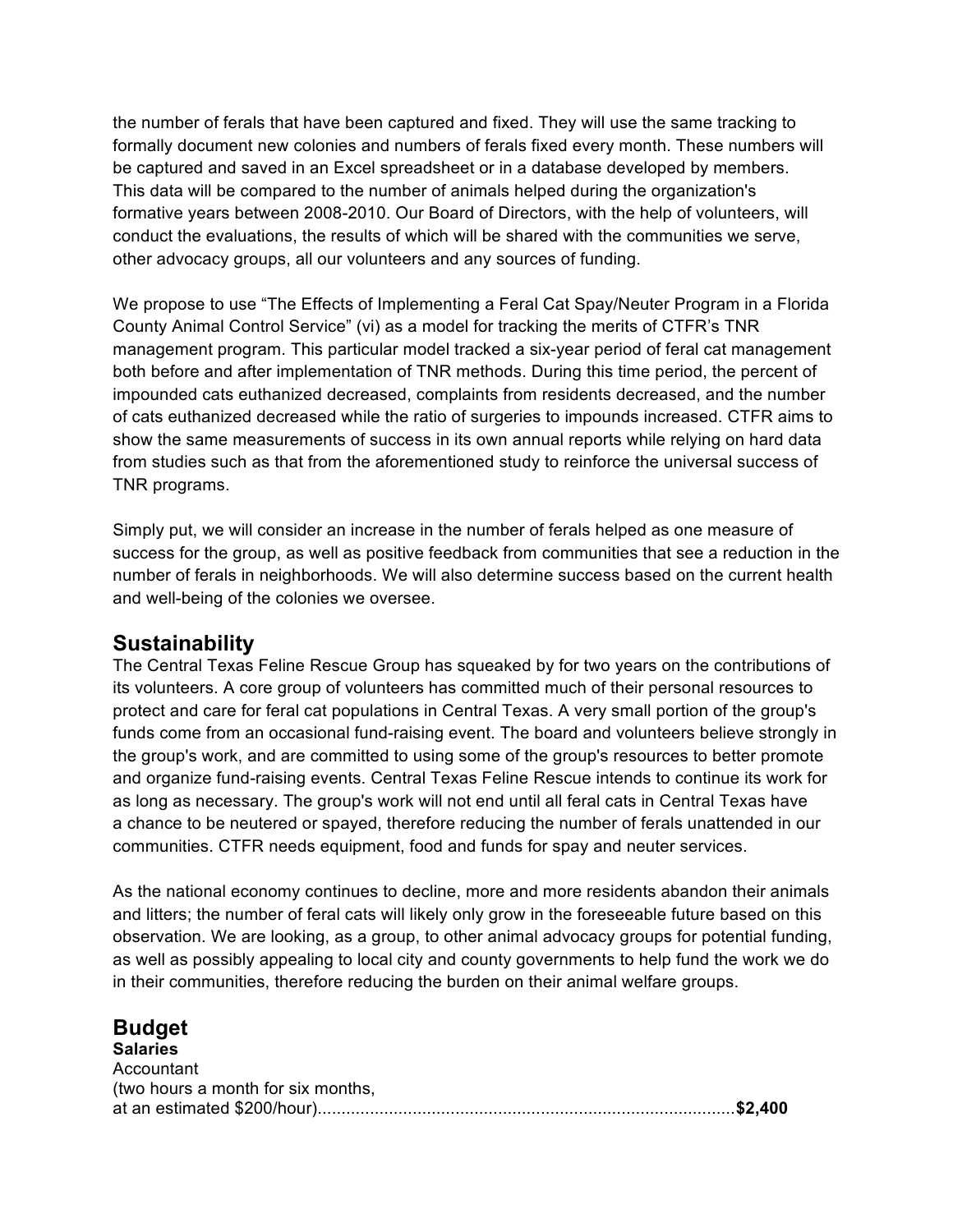| Miscellaneous professional services                                         |  |
|-----------------------------------------------------------------------------|--|
| (graphics designer, Web master, program manager,                            |  |
|                                                                             |  |
| <b>Awareness Materials</b>                                                  |  |
| Signage to promote fund-raising events                                      |  |
| (twice per six-month time period, at an estimated                           |  |
|                                                                             |  |
|                                                                             |  |
| Limited-color brochures to place at area businesses                         |  |
| and use at CTFR events to promote awareness                                 |  |
|                                                                             |  |
| Subscription to online marketing site (per six months for e-mail            |  |
|                                                                             |  |
|                                                                             |  |
|                                                                             |  |
|                                                                             |  |
|                                                                             |  |
| <b>Animal Care</b>                                                          |  |
| Food (1,300 lbs. a month for existing 13 colonies,                          |  |
| 200 cats + 100 lbs, each for six-12 new colonies                            |  |
|                                                                             |  |
| subtracting 15% off on bulk orders (available at petfooddirect.com)\$29,750 |  |
|                                                                             |  |
| Vaccination Services (as needed, cost here is                               |  |
|                                                                             |  |
|                                                                             |  |
|                                                                             |  |
| Cat cages (for trap & transport):                                           |  |
|                                                                             |  |
|                                                                             |  |
| <b>Travel</b>                                                               |  |
| (based on IRS's 2010 Standard Mileage Rates                                 |  |
| for charitable organizations - \$.14/mile for a year)                       |  |
|                                                                             |  |
|                                                                             |  |
|                                                                             |  |
| <b>Facilities</b>                                                           |  |
|                                                                             |  |
|                                                                             |  |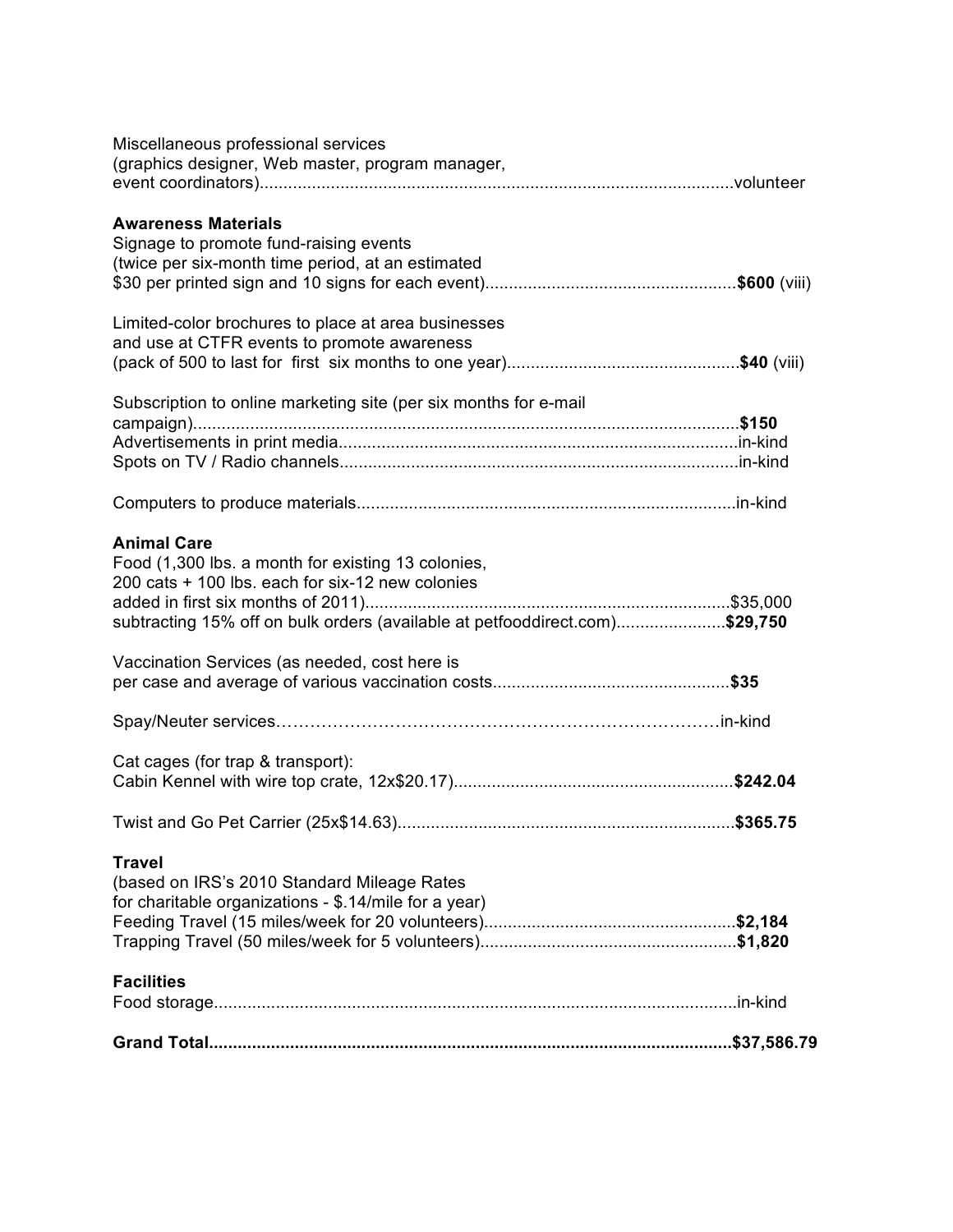#### **Summary**

Central Texas Feline Rescue was formed to protect the lives of feral cats, a subset of homeless cats often overlooked by the public because they are "unadoptable." Its stated purpose – to help manage the feral cat population through Trap, Neuter and Release methods - is carried out day in and day out by a dedicated group of volunteers who have tapped significant amounts of personal resources in order to continue their work on behalf of cats that might otherwise be trapped by animal control groups and euthanized in great numbers.

In the two years the  $501(c)(3)$  has existed, its volunteers have provided spay, neuter, vaccination and food services to 200 ferals in 13 colonies throughout Central Texas. The 200 cats in these colonies see a Central Texas Feline Rescue volunteer daily or weekly to provide food and health services. The volunteers are aware, however, of the growing need for feral cat protection as declining economy forces residents from homes, abandonment of pets, and a decline in pet owners' fulfillment of their responsibility to spay, neuter and vaccinate their animals. Those factors combined will contribute to a growing number of free-roaming cats that will never be socialized to human companionship, and therefore, deem them incapable of domestication. The Central Texas Feline Rescue's objectives to reach out to at least two new colonies per month will ensure an increase of nearly 100 percent the number of cats or colonies served by the group, as well as nearly doubling the number of residents served. Increasing our visibility in these communities, as well as increasing general visibility and awareness through educational materials and marketing campaigns, will ensure an increase in dedication among the public and knowledge of alternatives to euthanization.

We believe the objectives detailed in this proposal will only heighten our ability to help a group of animals that are typically defenseless to trapping and euthanizing. We expect an increase in the number of feral cat colonies to which we reach and a heightened public awareness due to our efforts. We anticipate the ability to maintain the quality of care we provide to the existing 13 colonies and 200 feral cats, while reaching out to many more in danger of losing the fight against euthanasia.

The cost of our projected needs for 2011 totals \$37,586.79. With the exception of a contract accountant hired to implement our budget, all manpower is donated by volunteers, as is much of the talent for our marketing campaigns and facility storage. We are a nimble and young nonprofit with low overhead. Your investment of \$30,000 will assure the feeding and health care of existing and newly adopted feral cats and colonies, and we are excited about the potential partnership between us. Thank you for your consideration of our request for funding.